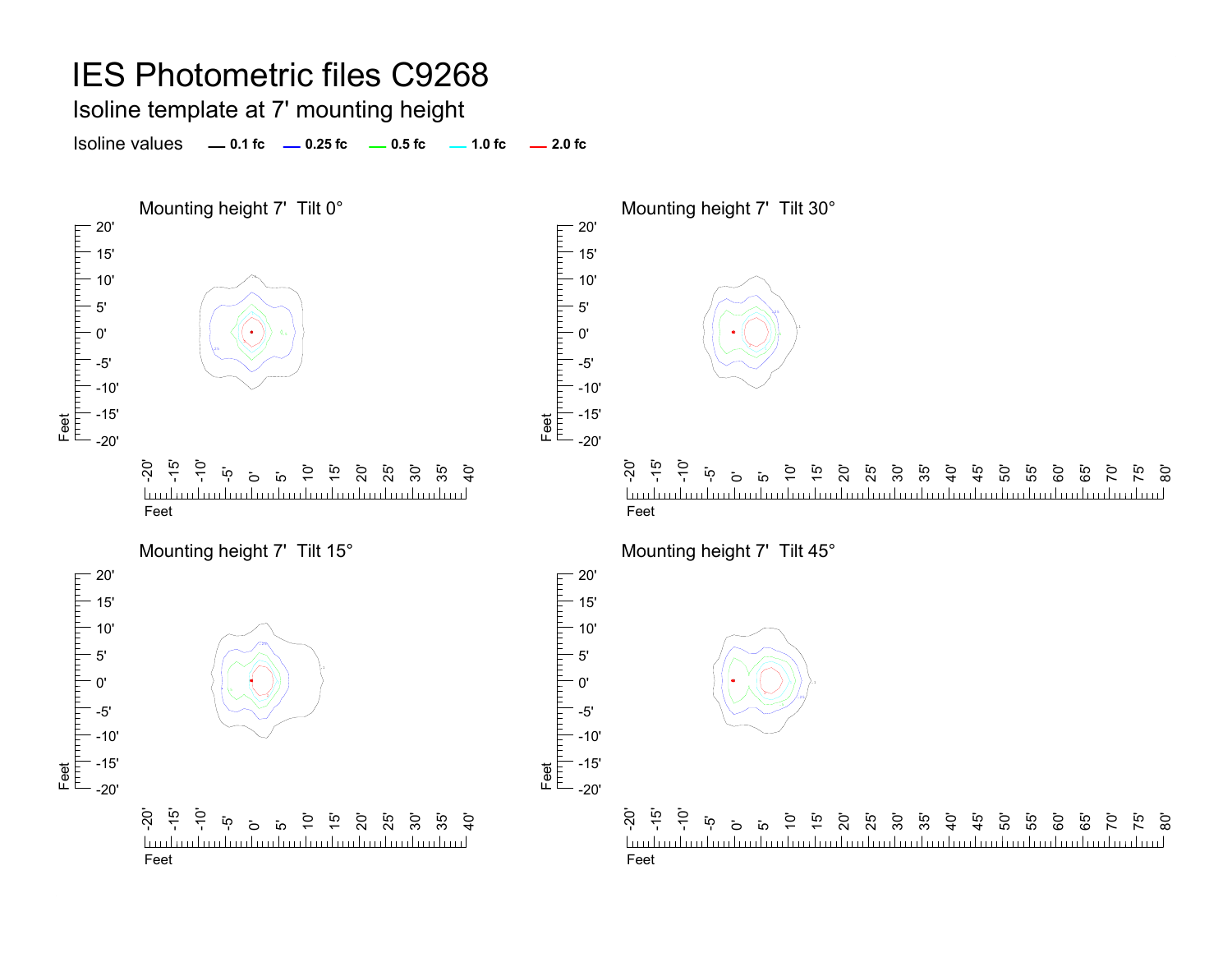Isoline template at 9' mounting height

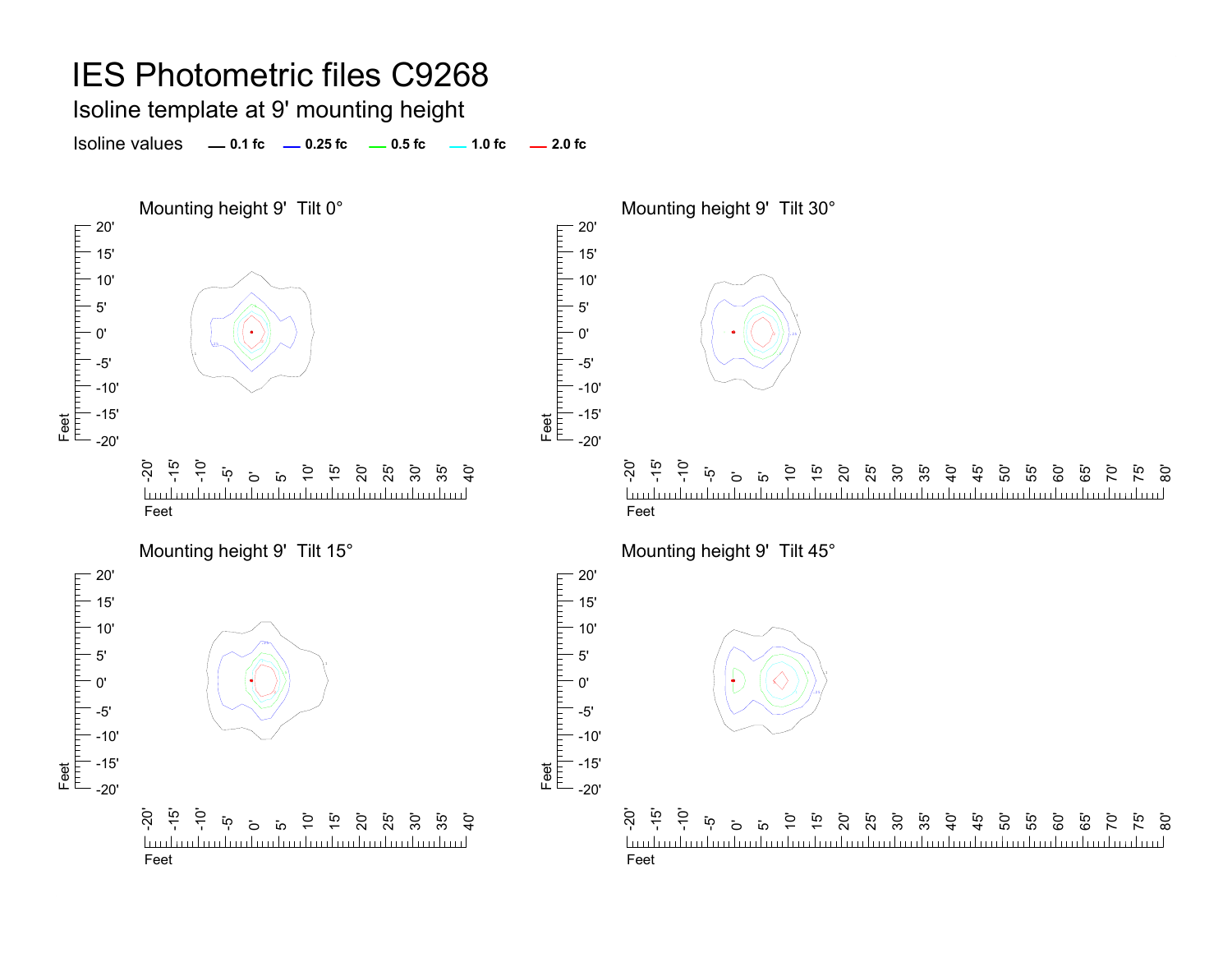Isoline template at 11' mounting height

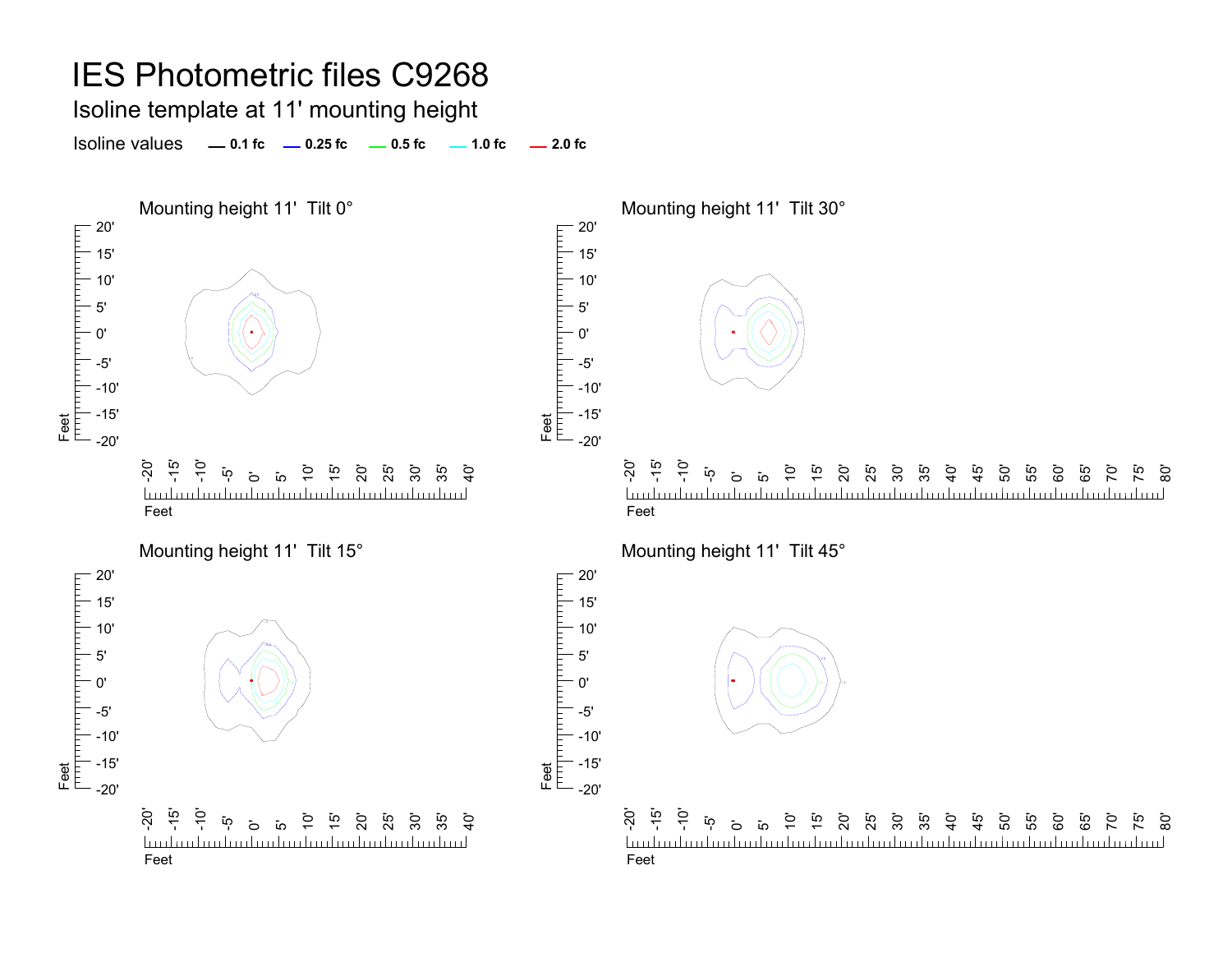Isoline template at 15' mounting height

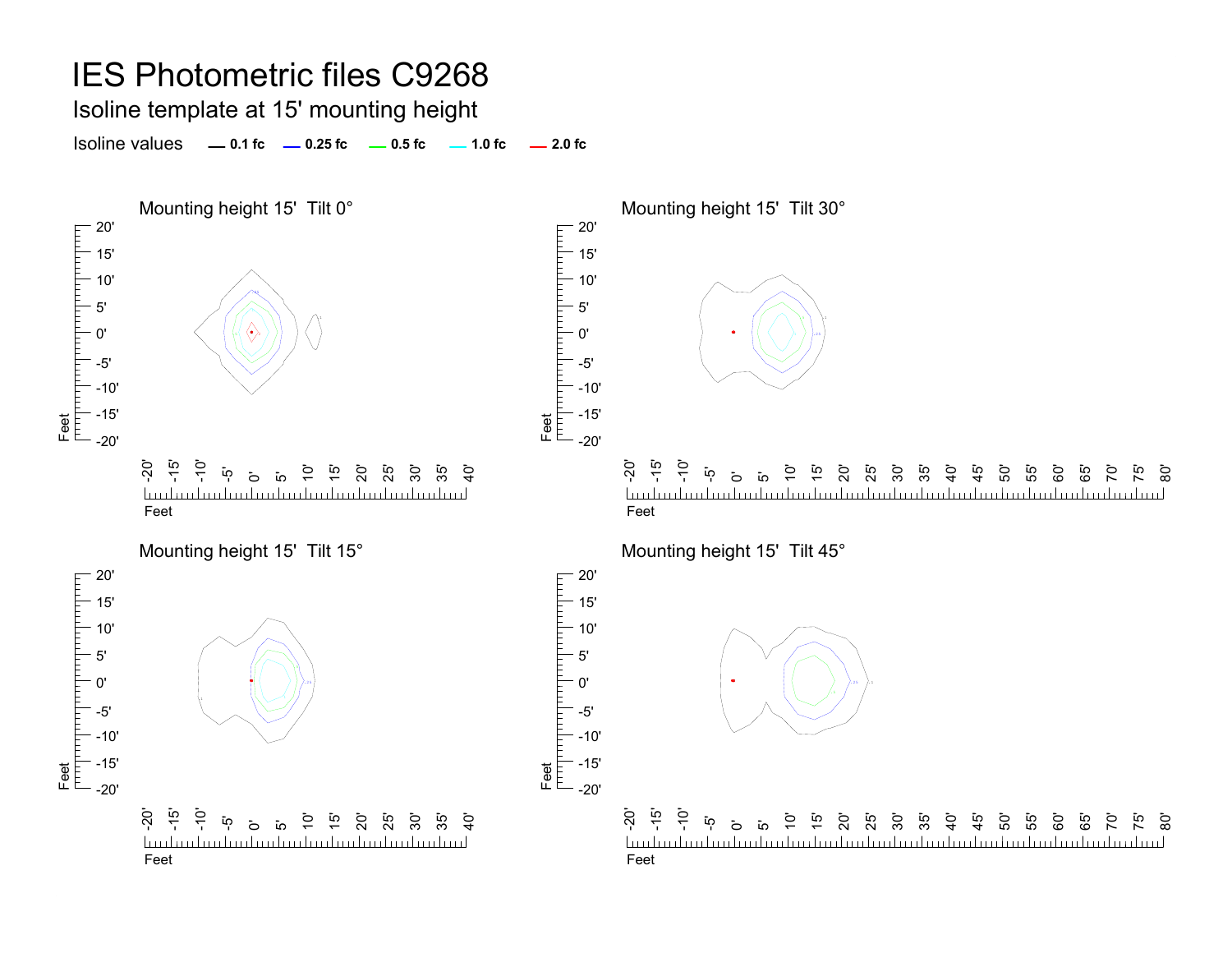Isoline template at 20' mounting height

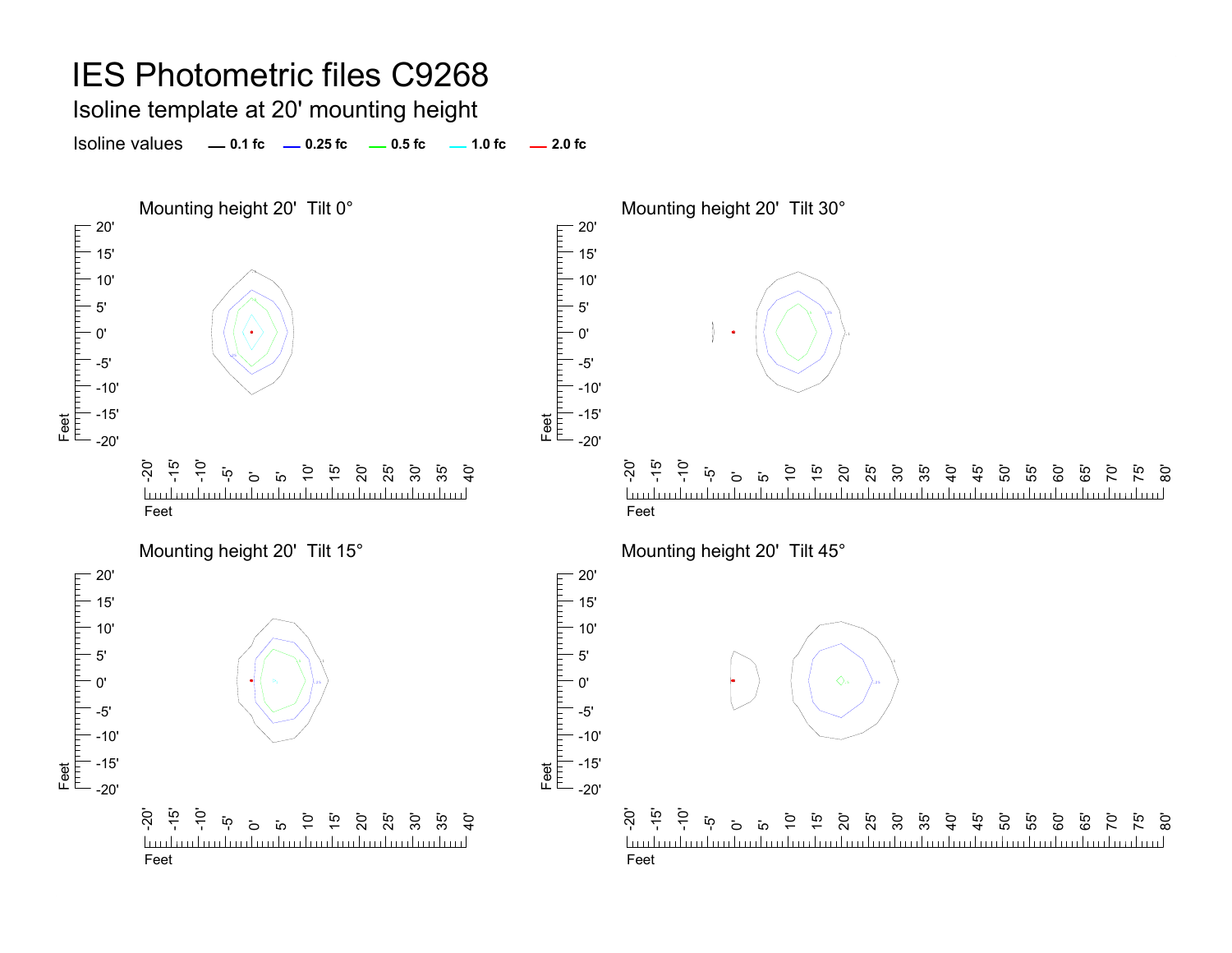Isoline template at 25' mounting height

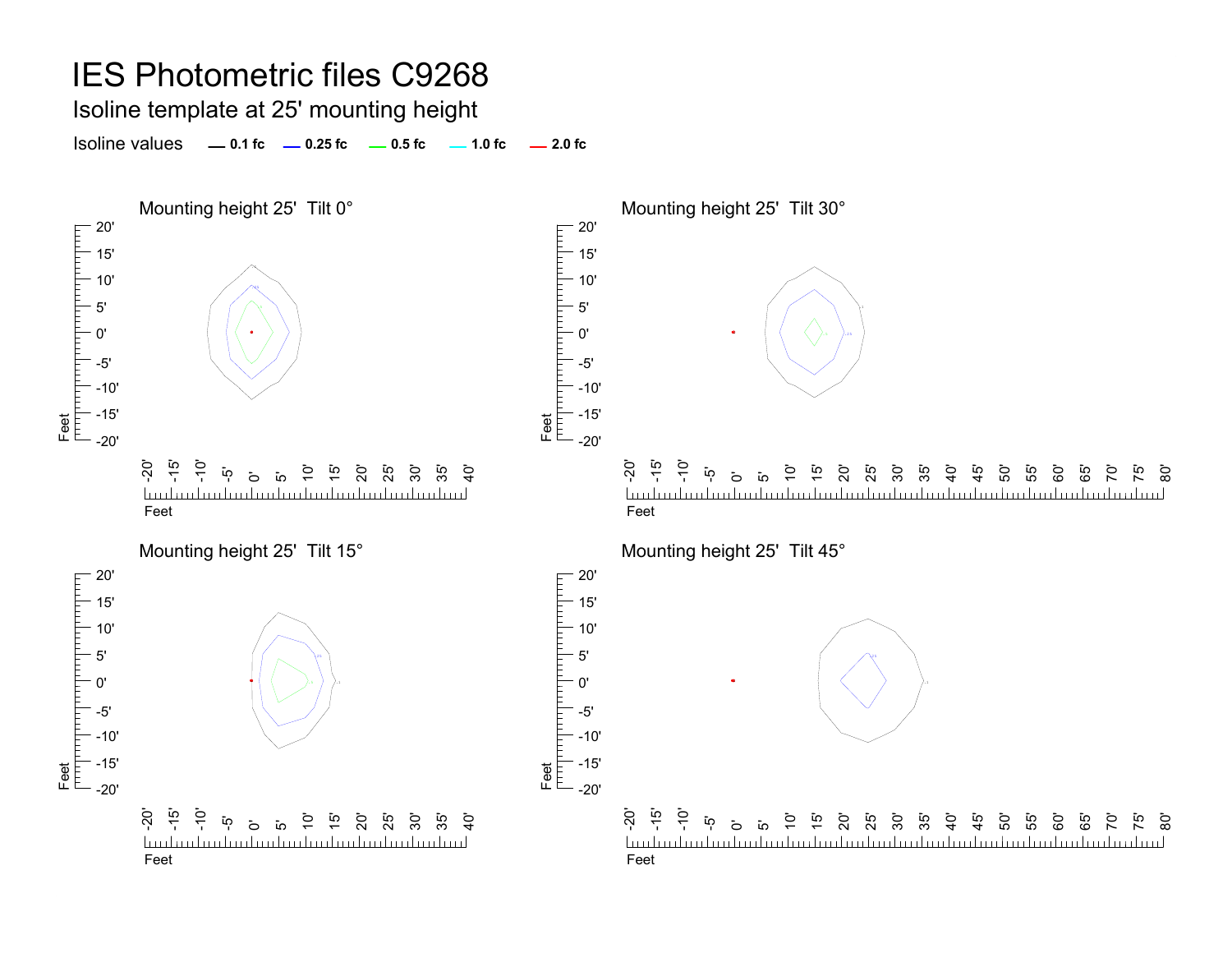Isoline template at 30' mounting height